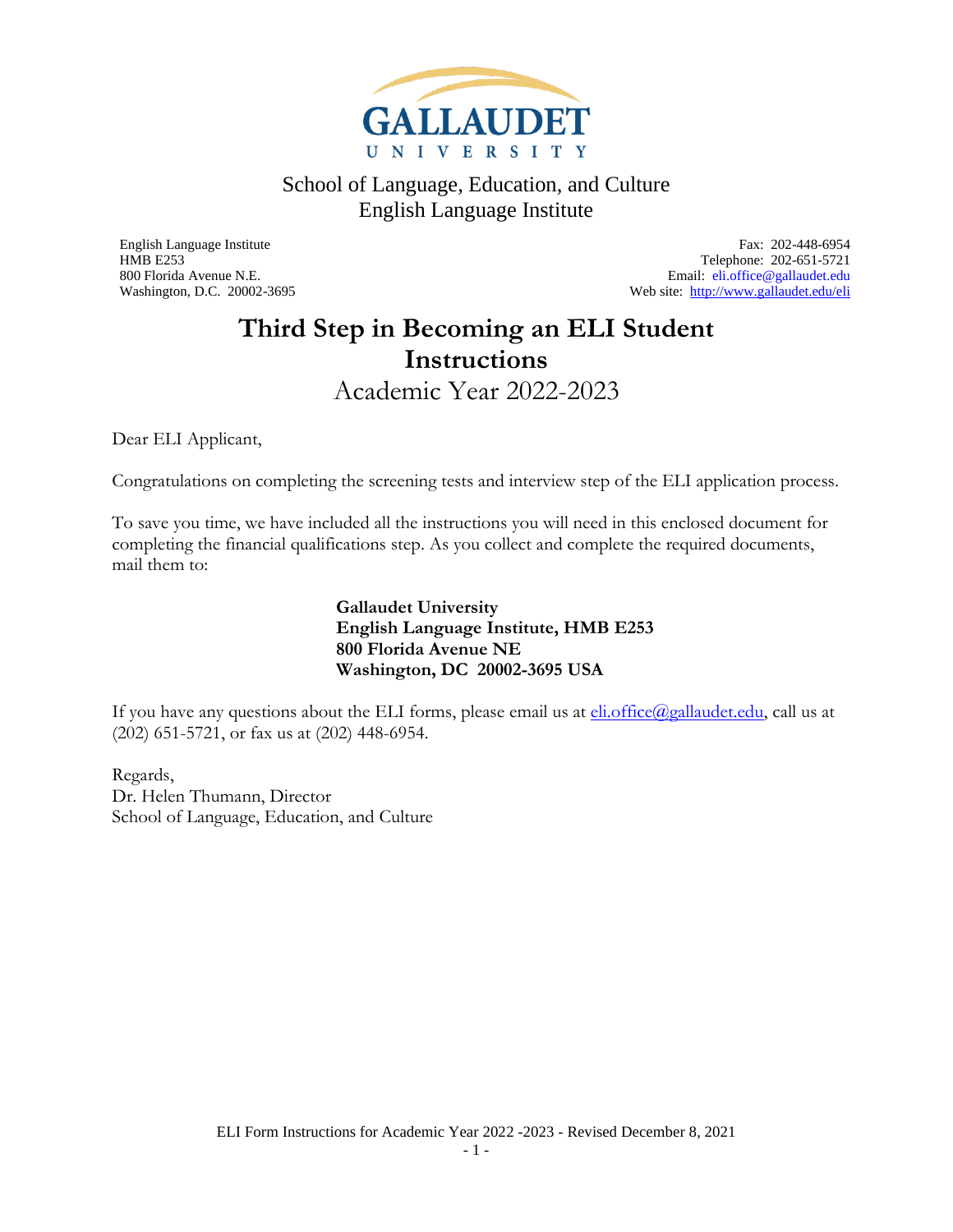

### Table of Contents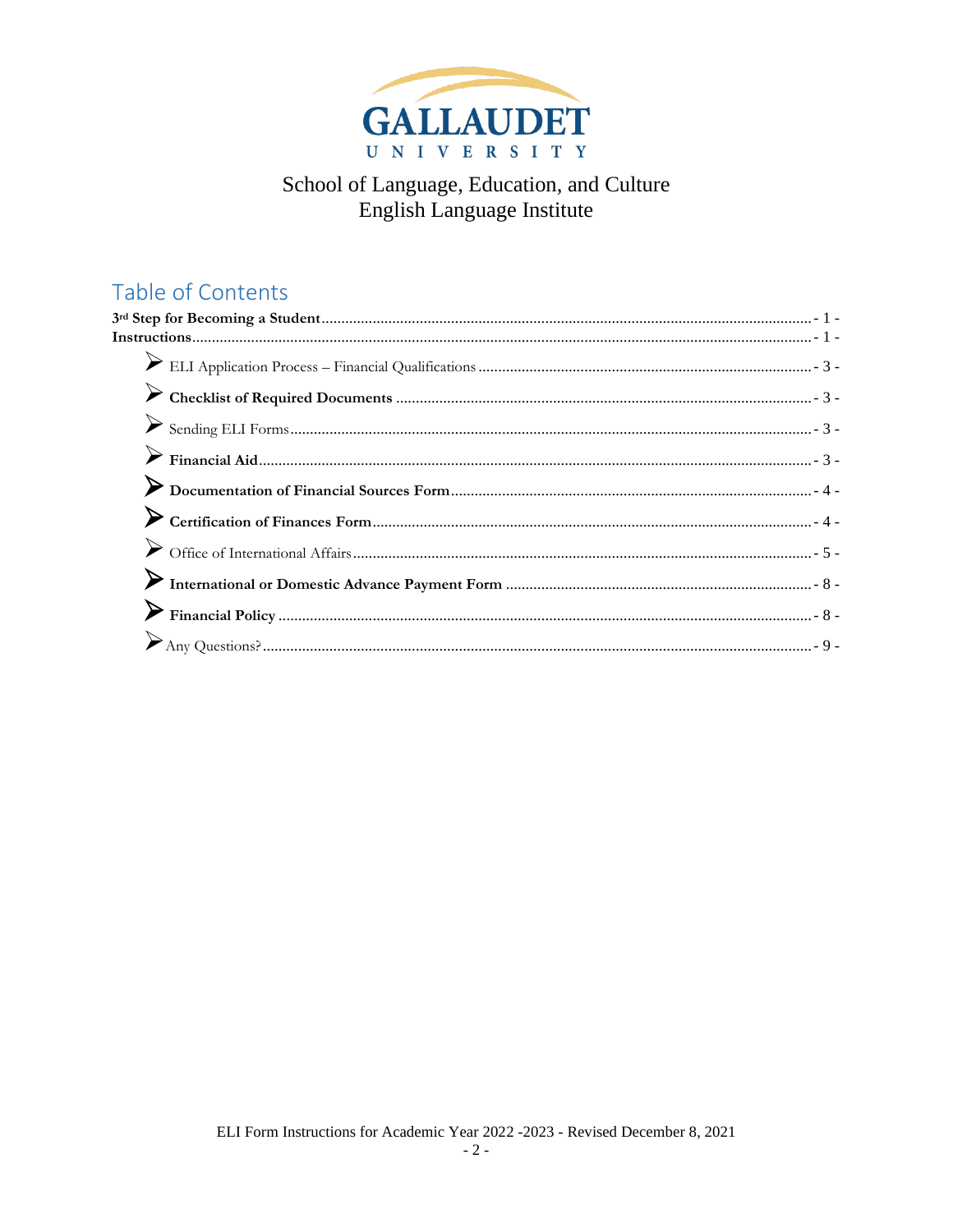

## <span id="page-2-0"></span>➢ **ELI Application Process – Financial Qualifications**

If the academic qualifications in your ELI application, the screening tests, and the sign language interview are satisfactory, then your financial qualifications will be reviewed. Academic, screening, and financial approvals need to be secured in order to gain admission to the English Language Institute.

## <span id="page-2-1"></span>➢ **Checklist of Required Documents**

The ELI forms and instructions may be downloaded from the ELI web site:

<http://www.gallaudet.edu/english-language-institute/eli-admissions/apply-to-the-eli>

- 1. **Documentation of Financial Sources Form:** Please see further instructions under the Documentation of Financial Sources subheading;
- 2. **Certification of Finances:** Please see further instructions under the Certification of Finances subheading;
- 3. **Advance Payment Form:** The person responsible for payments needs to fill out this form;
- 4. **Grace Period Form:** The financial sponsor or the student must fill out this form;

# <span id="page-2-2"></span>➢ **Sending ELI Forms**

Mail the completed forms to:

**Gallaudet University English Language Institute, HMB E253 800 Florida Avenue NE Washington DC 20002-3695 USA**

After the ELI receives your ELI documents, they will be reviewed to see if the ELI forms are complete. If there are any missing documents, you will be informed via email.

## <span id="page-2-3"></span>➢ **Financial Aid**

The ELI does not provide financial aid to students. Also, Gallaudet University provides no scholarships or financial aid to ELI students. Applicants are encouraged to seek support from family and organizations in their home countries.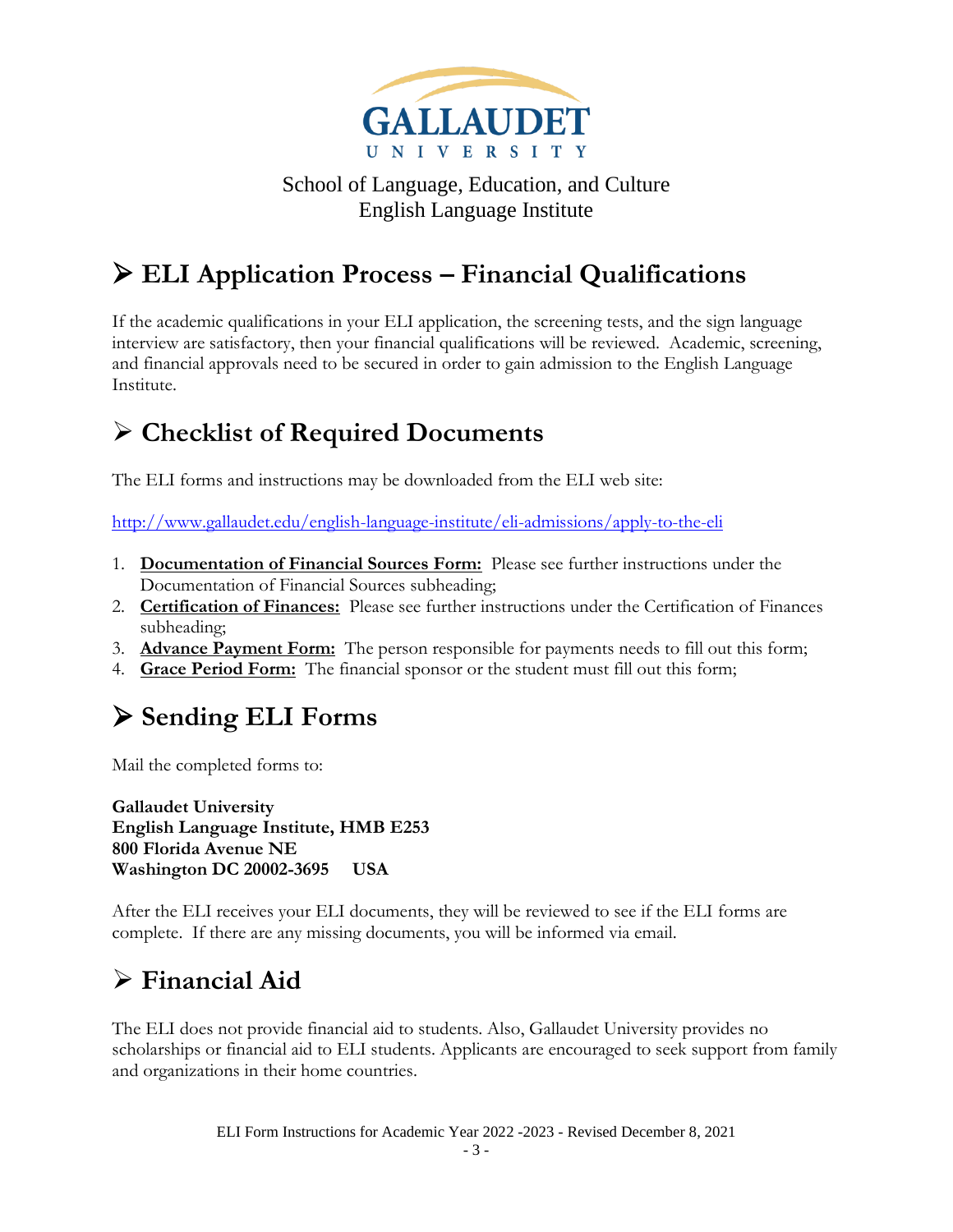

## <span id="page-3-0"></span>➢ **Documentation of Financial Sources Form**

Please indicate your source(s) of funds for school on the Documentation of Financial Sources Form and provide supporting financial documents. In most cases, applicants need to show financial evidence of an ability to pay for two semesters. This form is required for all applicants. Applicants are advised that they should have additional funds to continue their studies past the first academic year.

## <span id="page-3-1"></span>➢ **Certification of Finances Form**

Please fill out the Certification of Finances Form. This form is required for all applicants.

If you have a financial sponsor for your schooling, please submit the following documents. If you are supporting yourself, please submit your own bank statements and bank letter accordingly.

- 1. Sponsor's Affidavit of Annual Cash Support: Your financial sponsor will need to submit this form. This form cannot be more than three months old.
	- a. For international applicants, there should be at least **\$41,000** USD filled in on it.
	- b. For domestic applicants, there should be at least **\$32,000** USD filled in on it.
- 2. Bank statements: bank statements (60 days' worth) need to be submitted by your financial sponsor. These bank statements cannot be more than three months old.
- 3. Bank letter: A bank letter on the bank's letterhead confirming the financial sponsor's bank account balance in English and US dollars needs to be submitted. This bank letter cannot be more than three months old.

If applicable, copies of certificates of deposits, mutual, stock, or bond funds need to be submitted.

If your indicated sources of funds require an official letter according to the Documentation of Financial Sources Table in the respective application, please submit the original official letter. The official letter should have an explicitly stated amount that the applicant will receive and the range of dates that it is effective for.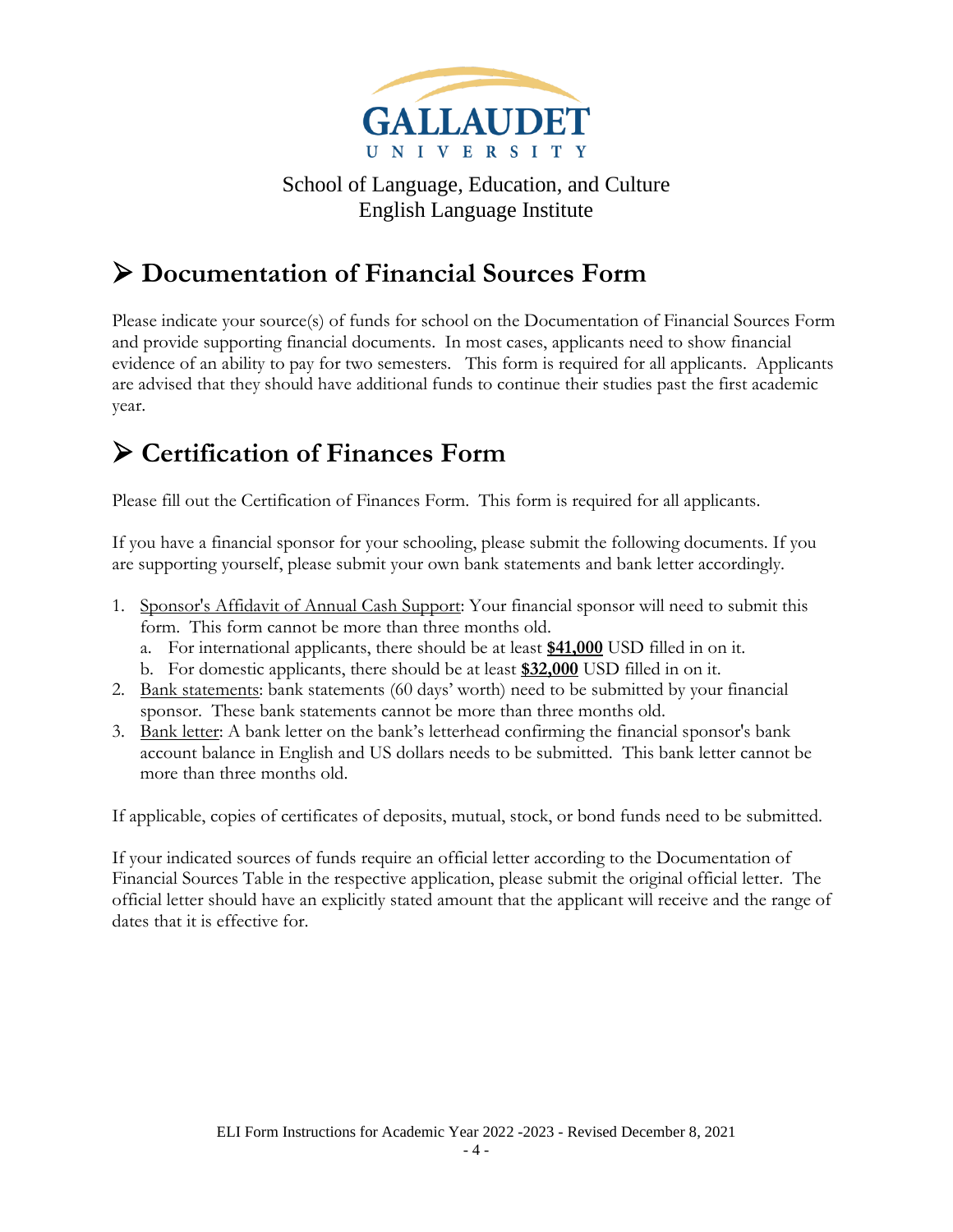

### <span id="page-4-0"></span>➢ **Office of International Affairs**

#### **For International Applicants Only:**

The Office of International Affairs (IA) is authorized to issue I-20 or DS-2019 forms for financially and academically qualified international applicants. These forms can be used to apply for F-1 or J-1 student visas, respectively.

The U.S. Citizenship and Immigration Services (USCIS) regulations require all international applicants to provide evidence of adequate financial support before they may obtain an I-20 Form/DS-2019.

To demonstrate that you have adequate financial support, you must complete and send the Certification of Finances form and original, official documents that show you have sufficient funds to pay at least the fixed costs of one academic year.

Listed below are the estimated fixed costs for international students in the English Language Institute at Gallaudet University. This chart is not a quote. Dorm charges may be higher than indicated below.

| <b>Estimated University Costs for Academic Year 2022-2023 (August 2022 - May 2023)</b> |             |  |
|----------------------------------------------------------------------------------------|-------------|--|
| Tuition Fee                                                                            | \$18,340.00 |  |
| Health Insurance Fee                                                                   | \$4402.00   |  |
| Heath Service Fee                                                                      | \$500.00    |  |
| <b>ELI</b> Student Orientation Fee                                                     | \$400.00    |  |
| <b>Student Activities Fee</b>                                                          | \$300.00    |  |
| Technology Fee                                                                         | \$400.00    |  |
| Room                                                                                   | \$8938.00   |  |
| Board                                                                                  | \$6,960.00  |  |
| Books & Supplies                                                                       | \$500.00    |  |
| TOTAL (one academic year)                                                              | \$40,740.00 |  |

(Amounts in the chart subject to change without notice, please round up for financial evidence)

**Estimated Additional Costs:** You should plan to have at least \$5,000 for personal expenses each academic year. If you plan to stay at Gallaudet through the winter and summer vacation periods, you will need an additional \$5,000. If your family will stay with you while you are a student, plan an additional \$8,000 for your spouse and \$5,000 for each child.

**Documentation of Financial Support:** Listed below are the sources of support you can use to demonstrate adequate financial support. The total amount of funds shown in these supporting

ELI Form Instructions for Academic Year 2022 -2023 - Revised December 8, 2021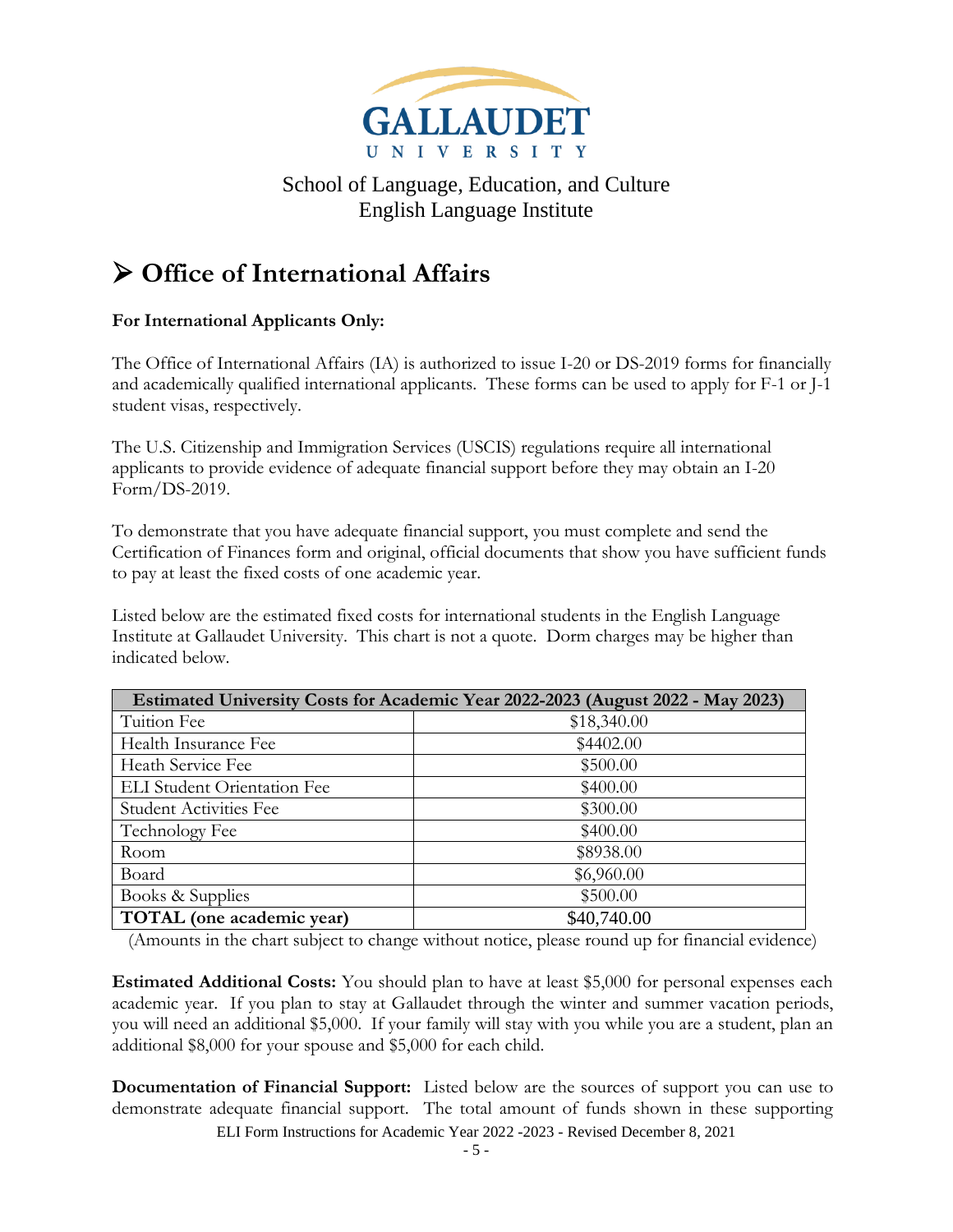

documents must equal or exceed the fixed costs for one academic year in your chosen program (see table above). **You must obtain two original, official copies of each supporting document.**  Add one copy of each document to this Certification of Finances Form and send it to International Student and Scholar Services at Gallaudet University. When your documents are received and approved, International Student and Scholar Services will send you a completed Form I-20 or DS-2019. You will take the Form I-20 or DS-2019 AND your second official copy of the supporting documents to the American Embassy or Consulate to apply for your student visa. Canadian students do not need a student visa.

Gallaudet University reserves the right to require advance payment of one full academic year's costs before issuing a Form I-20. This payment will be held in trust by Student Financial Services and applied to the student's account when the student officially enrolls. If the student is unable to enroll due to a visa denial or to other reasons, the money will be refunded upon written request.

To receive an I-20 or DS-2019 form from Gallaudet University, international applicants must complete the following forms/documents and submit them with the ELI application.

- Documentation of Financial Sources Form;
- Certification of Finances Form;
- Supporting financial documentation;
- International Advance Payment Form;
- Grace Period Form;

Please note that in order to obtain an F-1 or J-1 visa, you must first submit all required ELI application documents from the application packet. International ELI applicants with evidence of adequate financial support will usually qualify for I-20 forms that are used to apply for an F-1 student visa, but there are some cases where an international ELI applicant will qualify for a DS-2019 form that is used to apply for a J-1 student visa.

After the ELI receives and approves the required documents, Gallaudet University will send you an I-20 Certificate of Eligibility for Nonimmigrant (F-1) Student form or a DS-2019 Certificate of Eligibility for Exchange Visitor (J-1) Status form. Then you will take the I-20 or DS-2019 and copies of your acceptance letter, financial documents, and passport to an American Embassy or Consulate to request your visa. We highly recommend that you check with the United States Embassy or Consulate in your country as to the proper visa procedures.

If you already have an F-1 or J-1 visa at the time you are submitting your ELI application, then a copy of your visa, I-20 (both sides) or DS-2019 form (both sides), I-94 form/card (both sides), your passport page with your picture and date of birth on it, and your visa stamp in your passport need to be mailed with the ELI application. You must have a valid J-1 or F-1 student visa before you may begin study at the ELI. Students with B-1 visitor visas may not enter the ELI or register for courses.

ELI Form Instructions for Academic Year 2022 -2023 - Revised December 8, 2021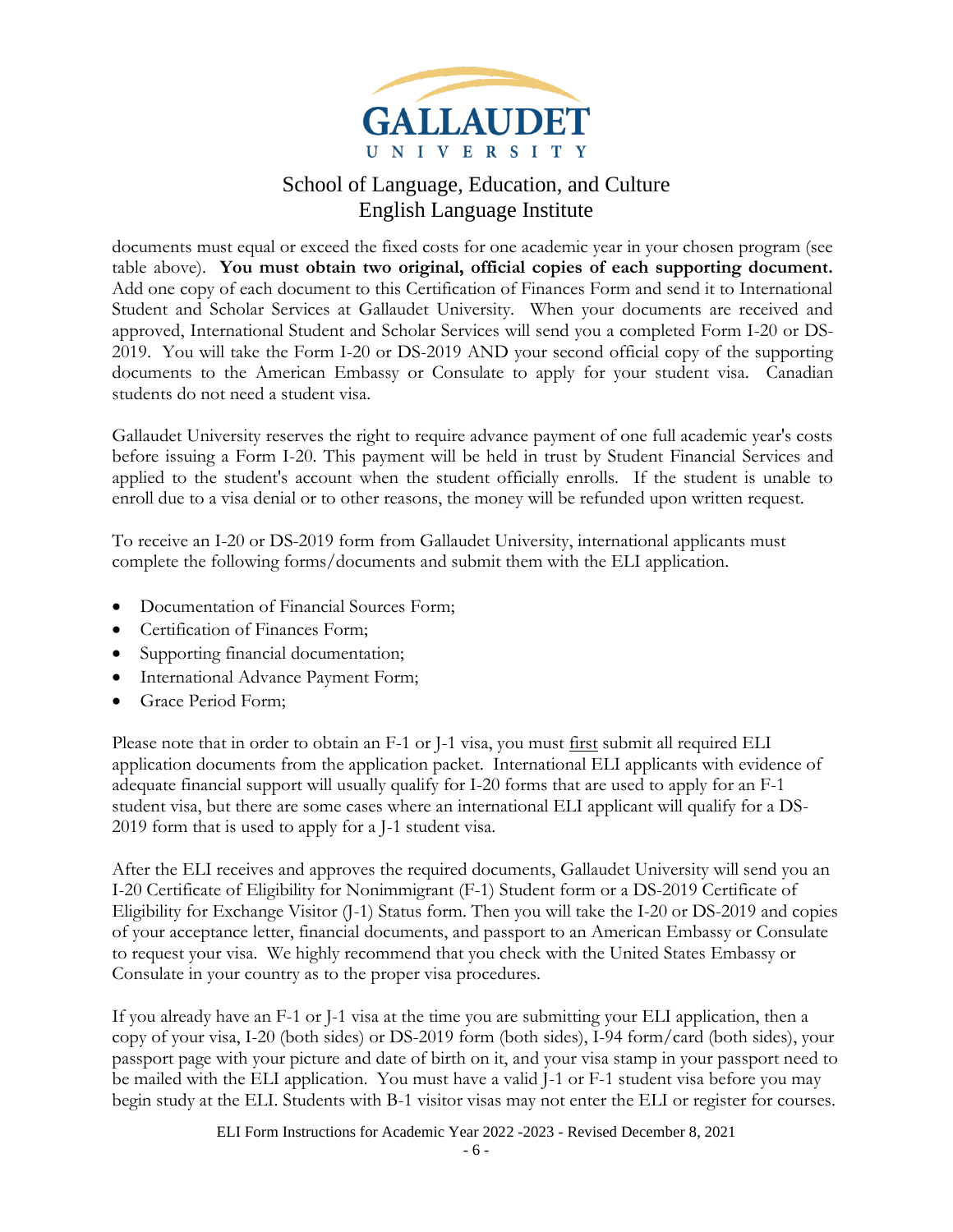

Please note that Canadian applicants and those who are U.S. citizens or resident aliens do not need to obtain a visa.

**For Canadian Applicants Only:** Canadian applicants are required to obtain a Canadian passport to facilitate entry into and exit from the United States. At the border between Canada and the United States, a Canadian student is expected to show to the immigration and border control officer his or her letter of admission and Form I-20 or DS-2019 in order to get Form I-94.

For those Canadian applicants going through the OSAP, BC, Alberta, and other vocational rehabilitation (VR) systems, there is a typical sequence that an applicant needs to go through to secure an ELI acceptance letter and an I-20 form or a DS-2019 form.

- 1. The academic qualifications step and the screening step of the ELI application process need to be completed.
- 2. The Documentation of Sources also needs to be filled out with a checkmark on the "OSAP / Canada Students Loan / VR / Others (Canadian Applicants Only)" row.
- 3. The ELI application needs to be submitted to the ELI with a request for a conditional acceptance letter.
- 4. Once the applicant has been approved for a conditional acceptance letter, then the letter can be used to apply for funding through the VR agency.
- 5. When the funds have been approved for the applicant, an official VR confirmation letter needs to be sent to the ELI in order to complete the ELI application process.
- 6. The ELI forms will be reviewed for completeness by the ELI administration.
- 7. If the ELI forms are complete, then certain papers from the applicant's file are reviewed by International Student & Scholar Services (ISSS) at the Office of International Affairs to see if the applicant qualifies for an I-20 form or a DS-2019 form.
- 8. If ISSS approves the applicant, then the ELI is informed and collects the I-20 form or the DS-2019 form.
- 9. A full ELI acceptance letter and the I-20 form or the DS-2019 form will be mailed to the new student.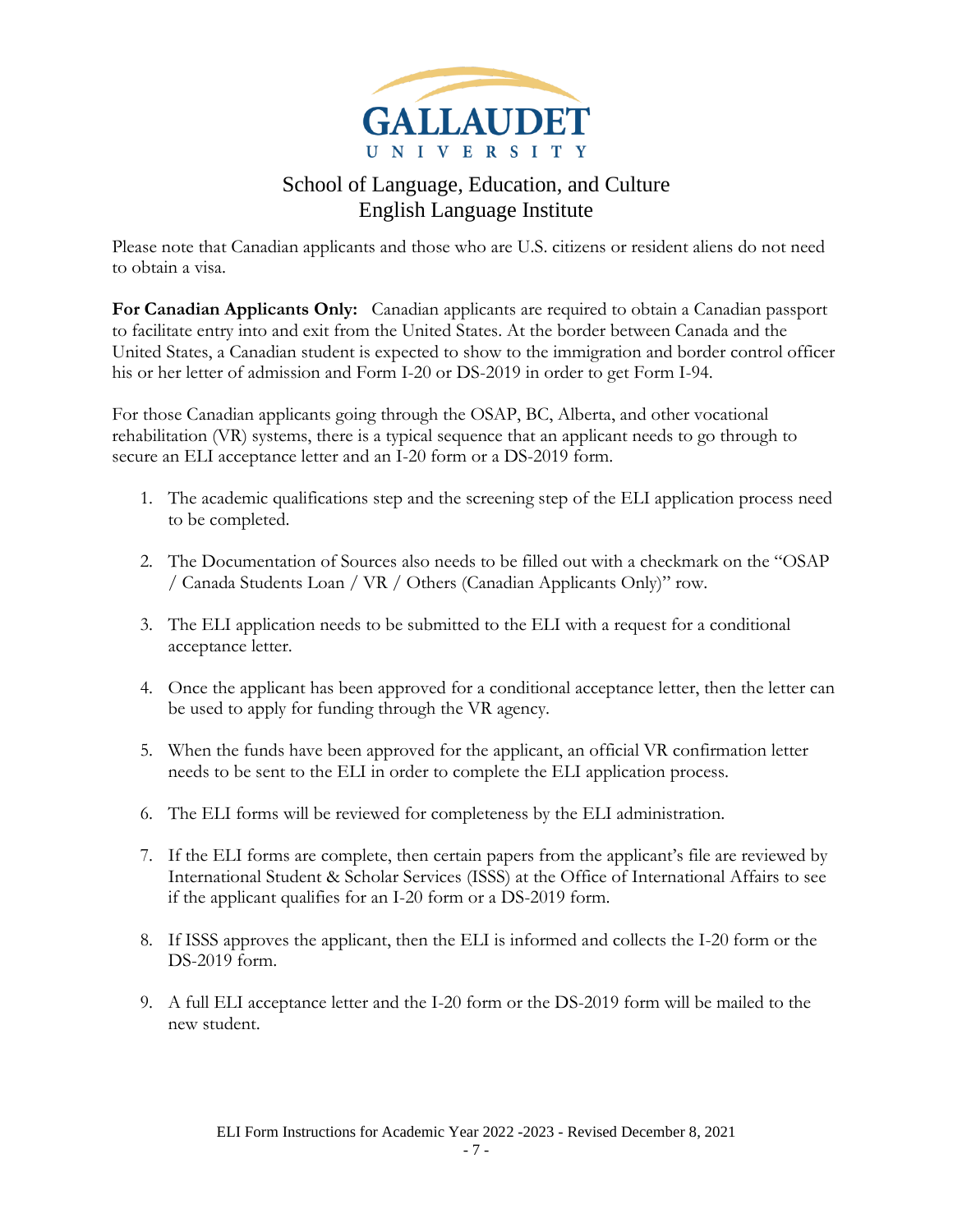

## <span id="page-7-0"></span>➢ **International or Domestic Advance Payment Form**

If you have a financial sponsor for your schooling, please have the financial sponsor submit the International or Domestic Advance Payment Form on your behalf. If you are supporting yourself, please submit your own International or Domestic Advance Payment Form. Please note that you are responsible for notifying your financial sponsor about the Financial Policy below (if applicable).

# <span id="page-7-1"></span>➢ **Financial Policy**

All students at the English Language Institute are required to submit an advance payment or an official letter of financial support for each semester by the respective deadline (see below). The advance payment or official letter of financial support will clear the financial hold on his or her student account. If there is still a financial hold on the student account after the applicable deadline has passed, the student will not be allowed to register for classes.

#### **International Students:**

If the student is an international student and has missed the deadline, he or she may lose F-1 or J-1 status and may be required to return to his or her country immediately. If a student decides not to continue his or her studies at Gallaudet University, he or she should see the International Student Advisor in the Office of International Affairs.

If a student misses the deadline, we are not liable for the consequences that may result. It is recommended that students bring enough funds with them to cover Gallaudet University charges even if they have financial support from an outside agency.

For ELI students that have on campus housing and financial support for tuition from an outside agency, the room and board fees need to be deposited in advance.

**Deadline for New Students:** The advance payment deadline for a new student that will attend ELI Student Orientation (ESO) is Arrival Day.

**Deadline for Returning Students:** The advance payment deadline for a returning student is the deadline for business registration. The deadline for business registration is at the beginning of the semester.

Please contact us at  $\underline{\text{eli}}.\text{office}(Qgallaudet.edu)$  if you have questions about this policy.